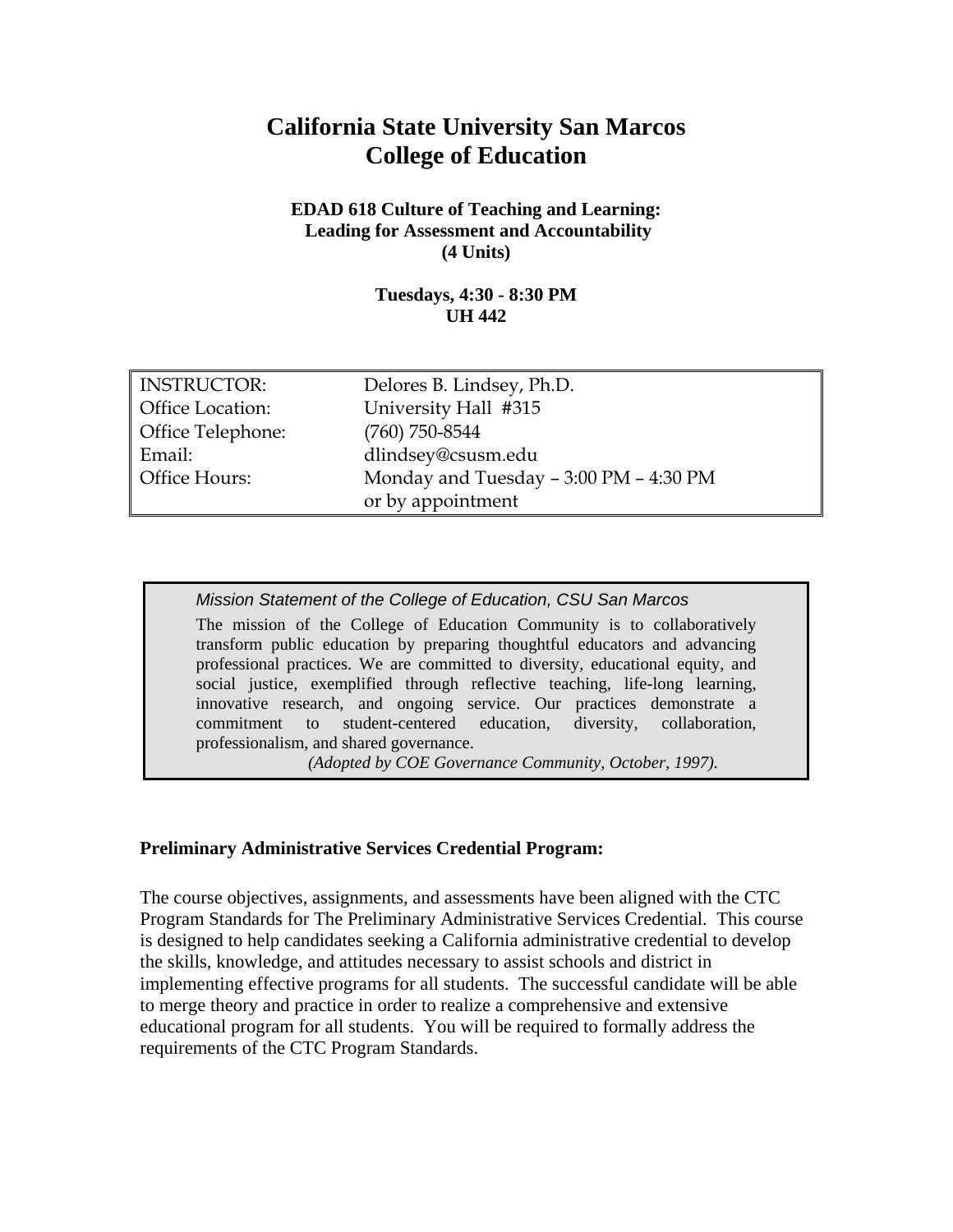#### **COURSE DESCRIPTION**

This course provides an opportunity for the candidate to learn how to identify, generate and use data to make decisions about pedagogy and adjustment of instructional policies and procedures. The effective use of assessment data from the classroom, as well as from system-wide sources, in establishing and using accountability systems is addressed.

Specific program standards as required by CCTC are noted in the bracketed information at the end of each of the following course standards:

#### **Knowledge**

The candidate will:

- **Exercise 1** Learn how to establish, support, and maintain high expectations and standards for the academic and social development of all students, the performance of staff and the contributions of all adults in the service of the shared vision of the school community.  $[6(a)(3)]$
- **Example 1** learn how to evaluate the effectiveness of an instructional program through the use of data and accountability systems.  $[6(c)(3)]$

#### **Skills**

The candidate will:

- become a critical consumer of educational research and to use research and site based data to design, implement, support, evaluate, and improve instructional programs and to drive the professional development of staff. [6(b)(2)]
- use data, including the use of technological applications, and to develop, manage, and evaluate strategies to improve student achievement.  $[6(b)(4)]$
- **EXECUTE:** learn how to communicate decisions based on relevant data and research about effective teaching and learning, leadership, management practices, equity, and access.  $[6(e)(2)]$
- engage in discussions and successfully address authentic, complex school issues, including meeting the needs of students and staff with disabilities, evaluating employees, providing appropriate services in different settings to English learners, ensuring school safety, administering student behavior programs, and addressing issues of discrimination and/or harassment.  $[6(f)(3)]$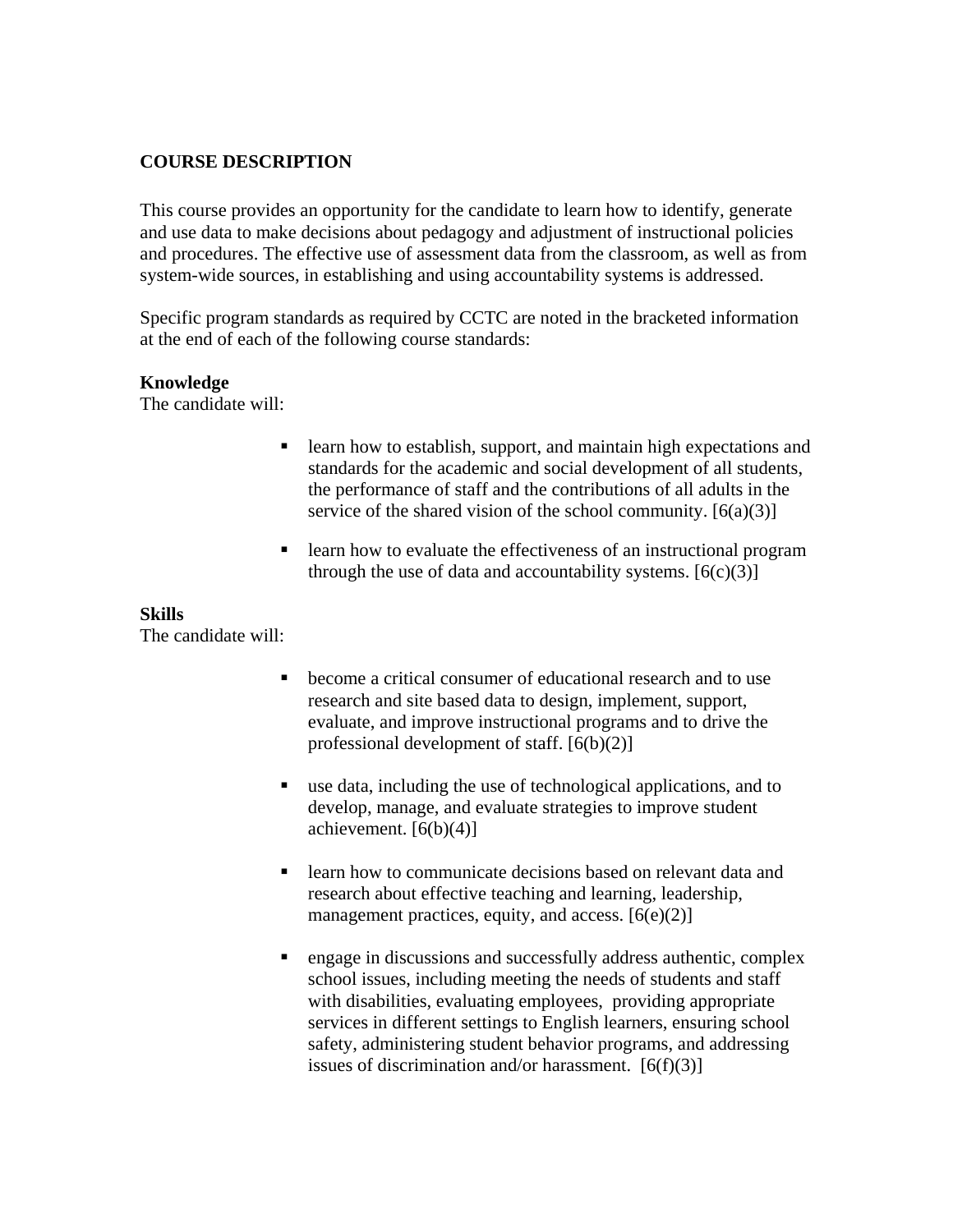#### **Attitudes and Values**

The candidate will:

- develop and refine a personal vision of education and instruction through multiple opportunities to reflect and by developing ways to engage self and others through reflective activities.  $[6(a)(1)]$
- examine his/her personal attitudes and actions toward persons of different races, socio-economic status, cultures, religions and ethnic backgrounds as well as their attitudes toward sexual orientation and individuals with disabilities and reflect upon how their attitudes and actions support or diminish the goal to ensure that all students receive equitable access to education.  $[6(d)(6)]$

### **Objectives**

Upon completion of this course, students will be able to:

- Compile abstracts and write a literature review of current "best practices" for school improvement. The review will be focused on evidence from the field of improving achievement for all students and closing the achievement gap.
- Write a Case Study or ethnography that includes:
	- o Part One: collect demographic data from their school site or district; select one demographic group for the focus of this case study.
	- o Part Two: comparing school or district data with "best practices" data and research; focus the comparison on the particular demographic group in Part One.
- Develop an Action Plan that addresses the gaps revealed in Part Two; focus on addressing student achievement through instructional strategies that meet the needs of all learners.

#### **Authorization to Teach English Learners**

This credential program has been specifically designed to prepare teachers for the diversity of languages often encountered in California public school classrooms. The authorization to teach English learners is met through the infusion of content and experiences within the credential program, as well as additional coursework. Students successfully completing this program receive a credential with authorization to teach English learners.

*(Approved by CCTC in SB 2042 Program Standards, August 02)*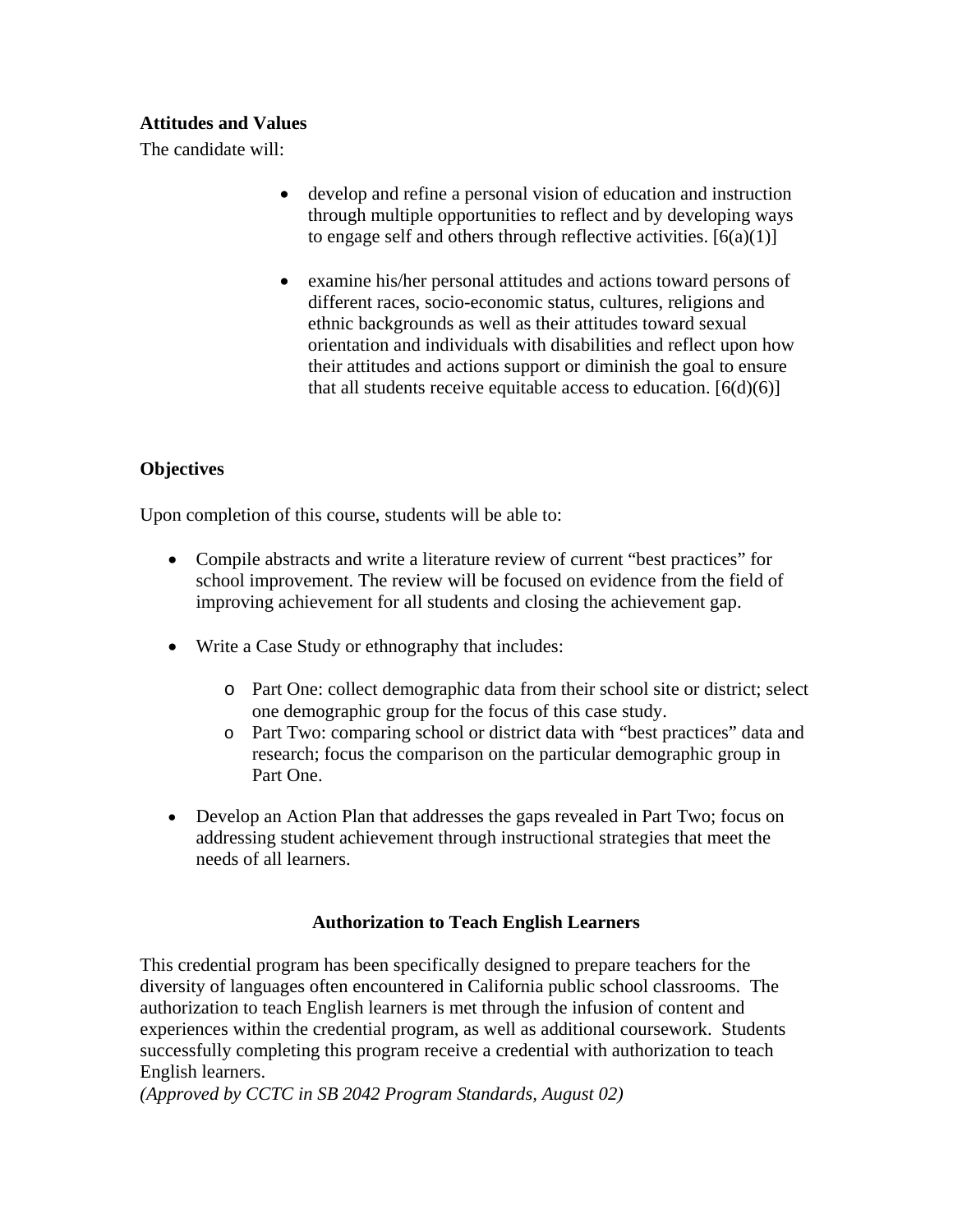#### **College of Education Attendance Policy**

Due to the dynamic and interactive nature of courses in the College of Education, all students are expected to attend all classes and participate actively. At a minimum, students must attend more than 80% of class time, or s/he may not receive a passing grade for the course at the discretion of the instructor. Should the student have extenuating circumstances, s/he should contact the instructor as soon as possible. *(Adopted by the COE Governance Community, December, 1997).*

#### **Students with Disabilities Requiring Reasonable Accommodations**

Students must be approved for services by providing appropriate and recent documentation to the Office of Disable Student Services (DSS). This office is located in Craven Hall 5205, and can be contacted by phone at (760) 750-4905, or TTY (760) 750- 4909. Students authorized by DSS to receive reasonable accommodations should meet with their instructor during office hours or, in order to ensure confidentiality, in a more private setting.

#### **Authorization to Teach English Learners**

This credential program has been specifically designed to prepare teachers for the diversity of languages often encountered in California public school classrooms. The authorization to teach English learners is met through the infusion of content and experiences within the credential program, as well as additional coursework. Students successfully completing this program receive a credential with authorization to teach English learners. (approved by CCTC in SB 2042 Program Standards, August 02))

#### **All University Writing Requirement**

This course meets the university's writing requirement of at least 2500 words. Students are expected to use academic writing style consistent with graduate level courses. Written assignments will include out of class assignments as well as in class assignments.

#### **CSUSM Academic Honesty Policy**

"Students will be expected to adhere to standards of academic honesty and integrity, as outlined in the Student Academic Honesty Policy. All written work and oral assignments must be original work. All ideas/materials that are borrowed from other sources must have appropriate references to the original sources. Any quoted material should give credit to the source and be punctuated with quotation marks.

Students are responsible for honest completion of their work including examinations. There will be no tolerance for infractions. If you believe there has been an infraction by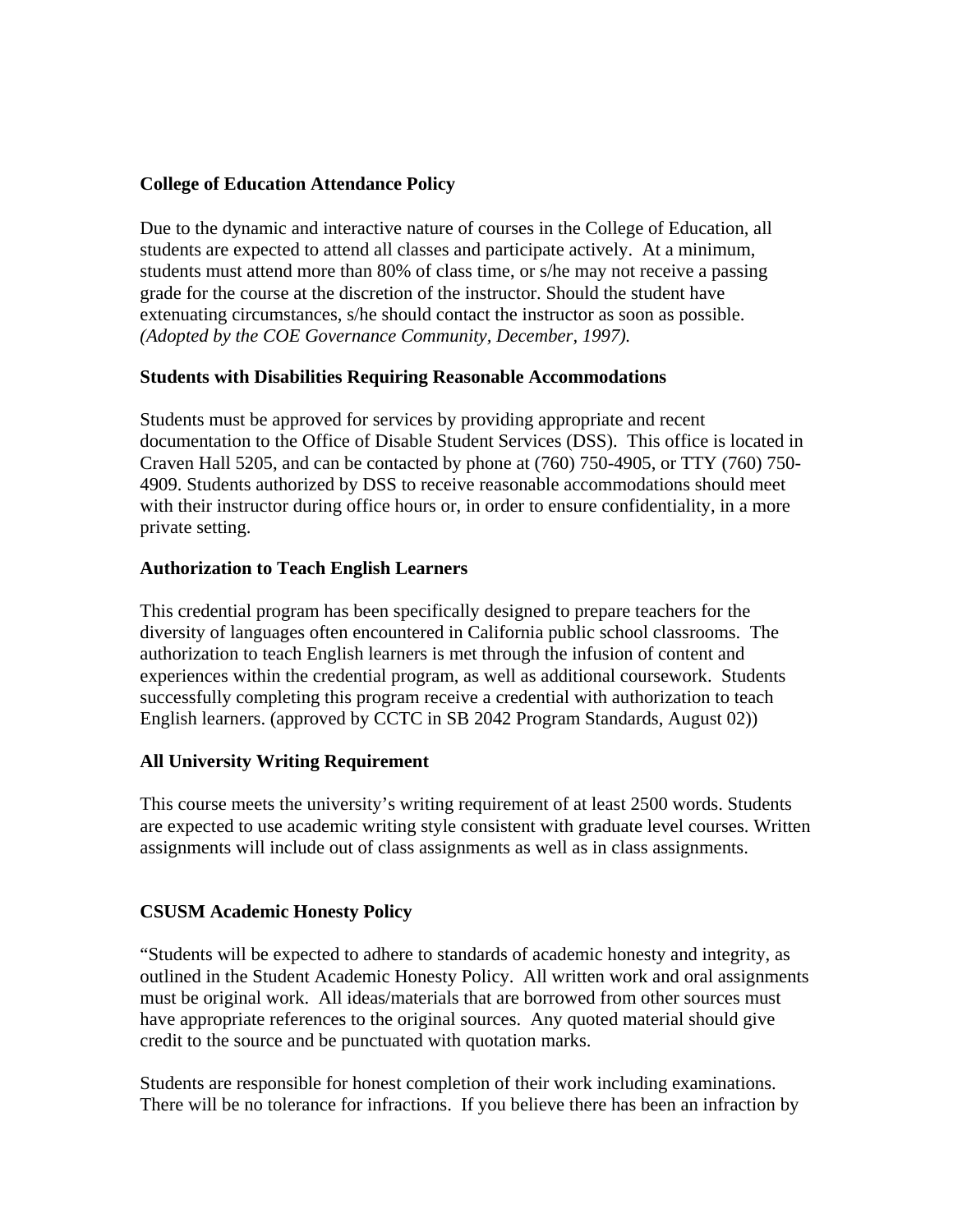someone in the class, please bring it to the instructor's attention. The instructor reserves the right to discipline any student for academic dishonesty in accordance with the general rules and regulations of the university. Disciplinary action may include the lowering of grades and/or the assignment of a failing grade for an exam, assignment, or the class as a whole."

## **Grading Policy**

The following factors will be considered in determining a final grade:

1. Attendance:

Students who miss two class sessions or are late (or leave early) for more than three sessions cannot receive a grade of "A". Due to the dynamic nature of this course, all students are expected to attend all classes and participate actively. Should a student miss more than 20% of class tine, s/he may be dropped from the course at the discretion of the instructor. Students who have extenuating circumstances are urged to contact the instructor as soon as possible.

2. Participation and engagement:

Students are expected to engage in class assignments and discussions based on knowledge of texts and assigned readings.

3. Written assignments:

Writing assignments are given based on "mastery" of the content and academic format for the paper. Based on the instructor's feedback, students may make improvements on papers and may resubmit the paper for additional grade consideration. Late papers can not be considered for "resubmission".

- 4. Presentations: Presentations are graded on oral presentation skills and content presented.
- 5. Due dates:

 All assignments must be submitted on or before due dates. Points are deducted for late assignments.

#### **Required texts and readings:**

*California Standards for the Teaching Profession: Resources for Professional Practice* www.cde.org or your local school district

*California Professional Standards for Educational Leaders* www.cde.org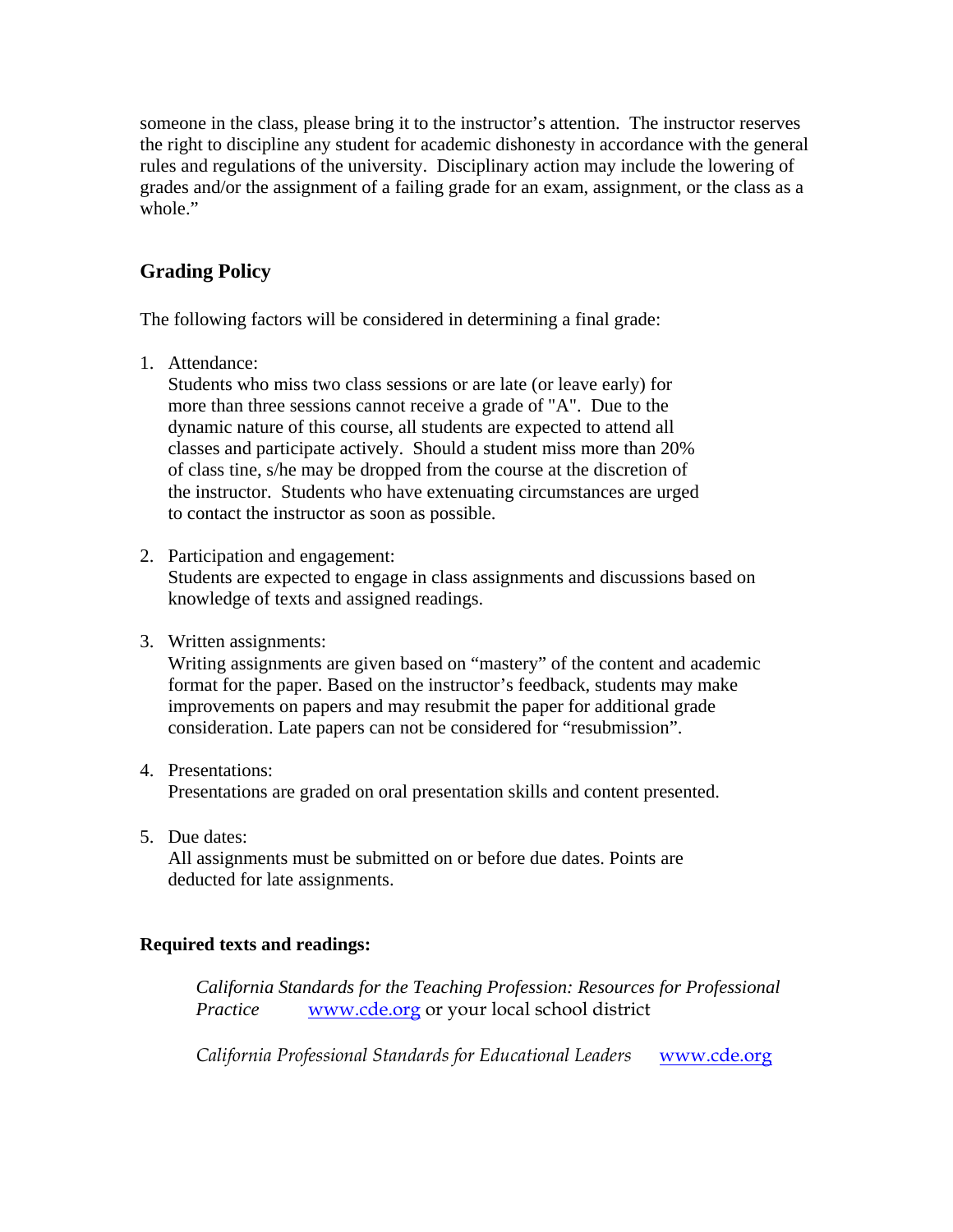*The Learning Leader: How to focus school improvement for better results,* by Douglas B. Reeves, 2006. ASCD: Alexandria, VA

*The Culturally Proficient School: An implementation guide for school leaders,* by Randall B. Lindsey, Laraine M. Roberts and Franklin CampbellJones, 2005. Corwin Press: Thousand Oaks, CA

*Failure is Not an Option: Six principles that guide student achievement in highperforming schools,* by Alan M. Blankstein, 2004. Corwin Press: Thousand Oaks, CA

#### **Formative and summative assessments will determine the candidate's ability to:**

- Engage in discussions and writing assignments that reflect knowledge of reading assignments and text-based assignments
- Develop a plan to monitor student achievement at a grade level or in a department. Include both summative and formative assessment data, as well as process monitoring over time.
- Compare accountability models at the federal, state and local level
- Develop a case study to collect and analyze student demographic data;
- Write a gap analysis using student performance data with high performing schools data
- Develop a student achievement improvement plan based on a gap analysis. The action plan will addresses student achievement data as well as system wide data and resource identification.
- Design a multi media presentation to be made to the school board.

#### **Course sessions and assignments:**

**Context Map –** Revise context maps from Semester one.

**Cognitive coaching** – In class coaching sessions

**Assignment #1** Abstracts and Literature Review (Due September 26)

**Assignment # 2** Case Study: Part One (Due October 17, 2006)

**Assignment #3** Case Study: Part Two (Due November 7, 2006)

**Assignment #4** Action Plan and PPT presentation (Due Nov. 21-December 5, 2006)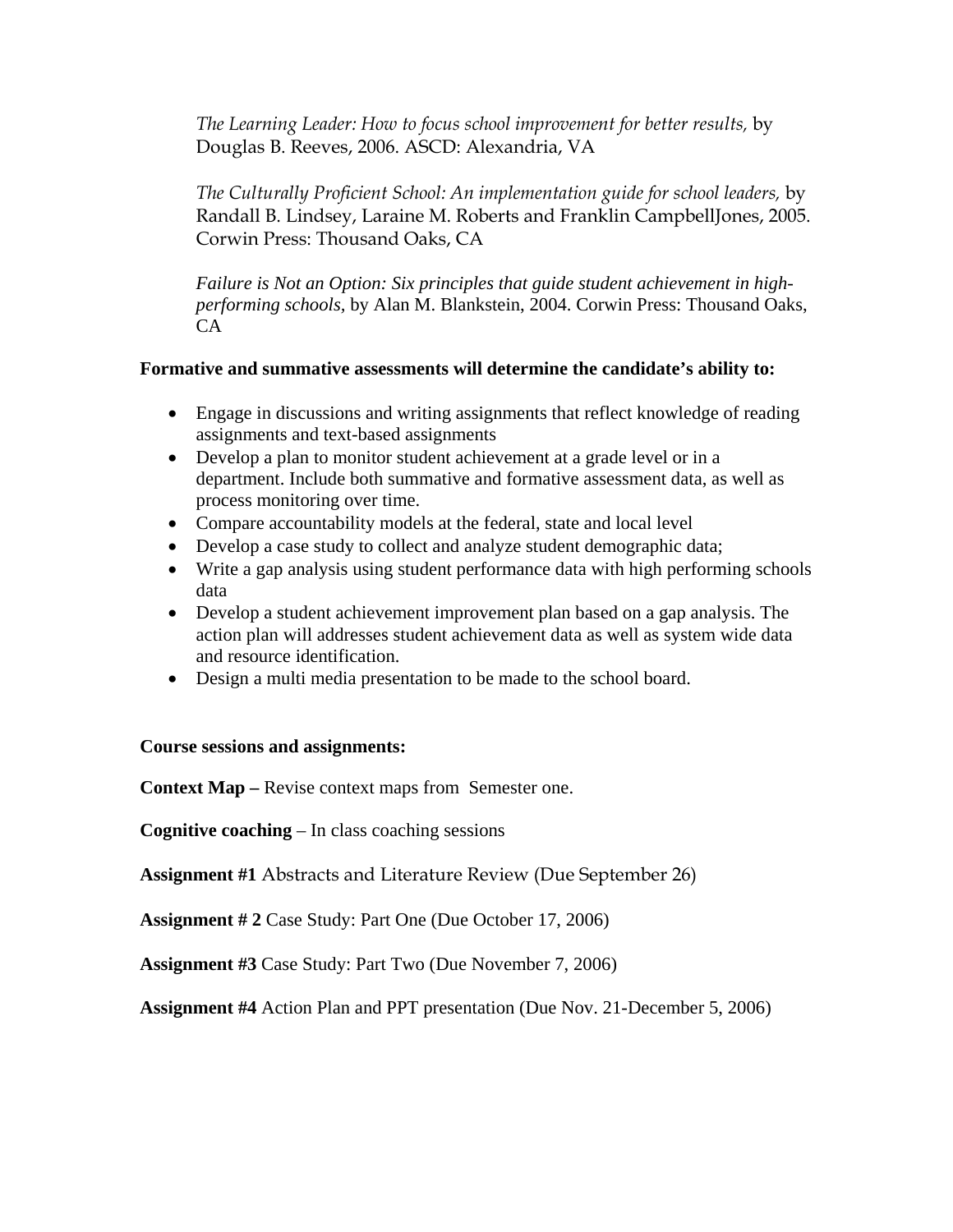### **EDAD 618**

# **Culture of Teaching and Learning: Leading for Assessment and Accountability Fall, 2006**

| <b>Session/Date</b>             | <b>Activities/Assignments</b>                                                                                                                                                                                                                                                                                                                                                                         | <b>Resources/Materials</b>                                                               |
|---------------------------------|-------------------------------------------------------------------------------------------------------------------------------------------------------------------------------------------------------------------------------------------------------------------------------------------------------------------------------------------------------------------------------------------------------|------------------------------------------------------------------------------------------|
| Session 1<br>August 29, 2006    | Course overview and review of Syllabus<br>Preview of texts and assignments<br>Review of Program Standards (CPSELs)<br>Preview of Fieldwork assignments:<br>Proposals: September 19, 2006<br>Report: November 28, 2006<br>Making connections:<br>Personal Leadership Vision<br><b>Context Map</b><br>Instructional leadership<br>What is your learning goal?<br>Class discussion: Reeves' Chapters 1-5 | Course Syllabus<br><b>CPSELs</b> handout<br>Reeves, The Learning<br>Leader, Chapters 1-5 |
| Session 2<br>September 5, 2006  | Preview assignment #1 Abstracts and<br><b>Literature Review (Due September 26)</b><br><b>Text-based discussion: Continue</b><br>discussion of Reeves' Chapters 1-5<br>Class notes: Leading for results:<br>Assessment and Accountability                                                                                                                                                              | Assignment #1 and<br>rubric (handout)<br>Reeves' Chapters 1-5                            |
| Session 3<br>September 12, 2006 | Text-based discussion:<br>Reeves' Chapters 6-9<br>Class notes: What will it take?<br>From research to action<br><b>Cognitive Coaching</b>                                                                                                                                                                                                                                                             | Reeves' Chap. 6-9                                                                        |
| Session 4<br>September 19, 2006 | Preview assignment # 2 Case Study:<br>Part One (Due October 17, 2006)<br>Text-based discussion:<br>Lindsey's Chapters 1-3<br>Class notes: Do we really mean All?<br>Values, beliefs, and assumptions about<br>who learns<br><b>Cognitive Coaching</b>                                                                                                                                                 | Lindsey, et al, The<br><b>Culturally Proficient</b><br>School, Chap. 1-3                 |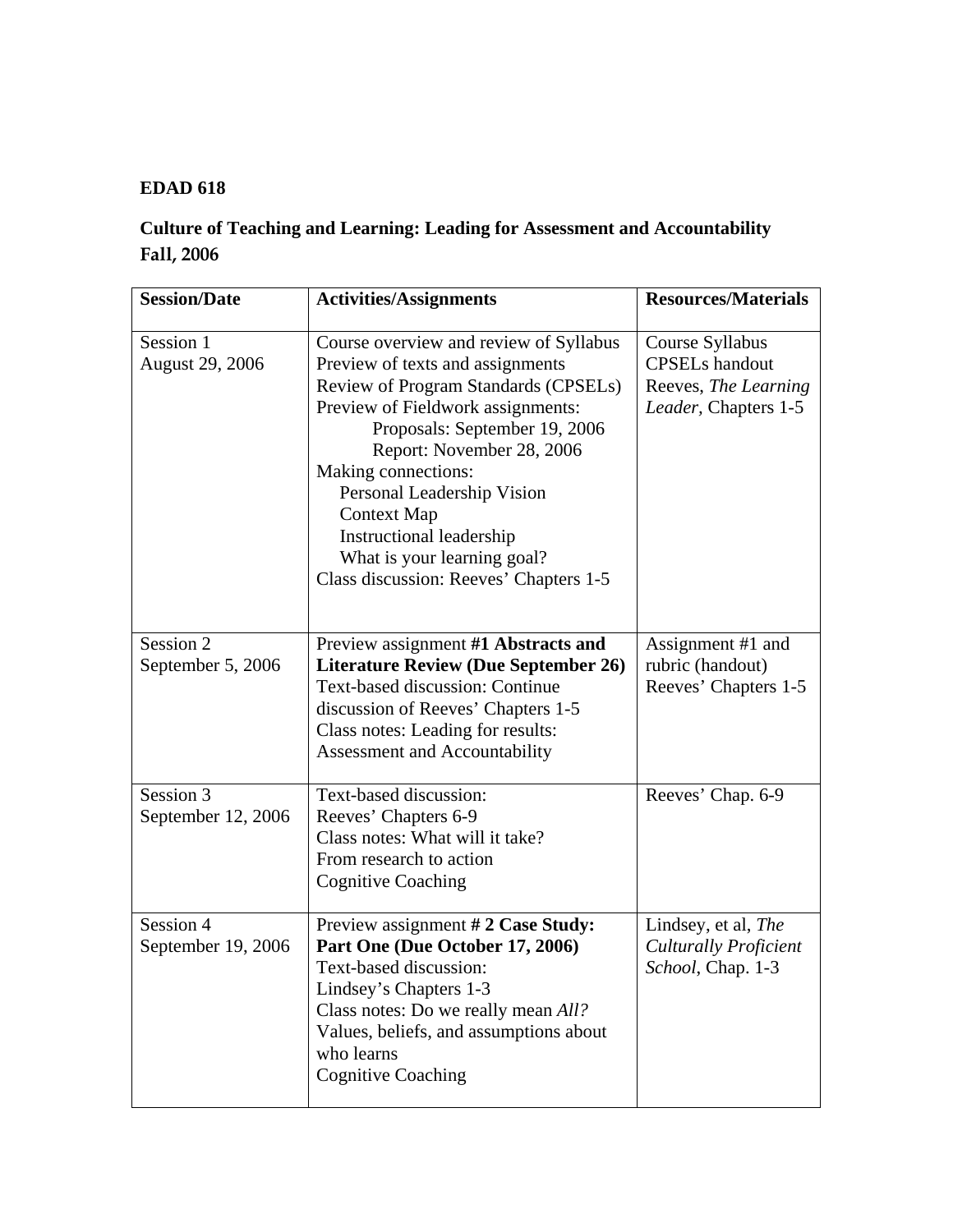| Session 5<br>September 26, 2006 | Due: Abstracts and Literature review<br>Text-based discussion:<br>Lindsey's Chapters 4 and 5<br>Class notes: Are we who we say we are?<br>Standards for leadership action and<br>Barriers to change   | Lindsey, Chap. 4-5<br>Leverage points and<br>rubrics (handouts) |
|---------------------------------|-------------------------------------------------------------------------------------------------------------------------------------------------------------------------------------------------------|-----------------------------------------------------------------|
| Session 6<br>October 3, 2006    | Text-based discussion:<br>Blankstein's Chapters 1-7<br>Class notes:<br>Resistance to change: What does the<br>literature say?                                                                         | Blankstein's Failure<br>is Not as Option,<br>Chap. 1-6          |
| Session 7<br>October 10, 2006   | Preview assignment #3 Case Study:<br>Part Two (Due November 7, 2006)<br>Text-based discussion:<br>Blankstein's Chapters 8-10<br><b>Cognitive Coaching</b>                                             | Blankstein's 7-10                                               |
| Session 8<br>October 17, 2006   | Due Case Study: Part One<br>Text-based discussion:<br>Common themes of Reeves' and<br>Blankstein and your literature reviews.<br>Class notes: Data based decisions                                    | Reeves' and<br>Blankstein's common<br>themes                    |
| Session 9<br>October 24, 2006   | Preview assignment #4 Action Plan and<br><b>PPT</b> presentation (Due Nov. 21-<br><b>December 5, 2006)</b><br><b>Cognitive Coaching</b>                                                               |                                                                 |
| Session 10<br>October 31, 2006  | Guest speaker and discussion                                                                                                                                                                          |                                                                 |
| Session 11<br>November 7, 2006  | Due Assignment #3 Case Study: Part<br>Two<br>Text-based discussion: Lindsey's<br>Chapters 6 and 7<br>Class notes: Ways of talking<br>Debates, discussions, and dialogues                              | Lindsey's Chap. 6-7                                             |
| Session 12<br>November 14, 2006 | Text-based discussion: Selected readings<br>Class notes: Action plan development:<br>Getting to Equity<br>Small group discussions:<br>What, so what, and now what: Planning<br>the Presentation (ppt) | Selected readings                                               |